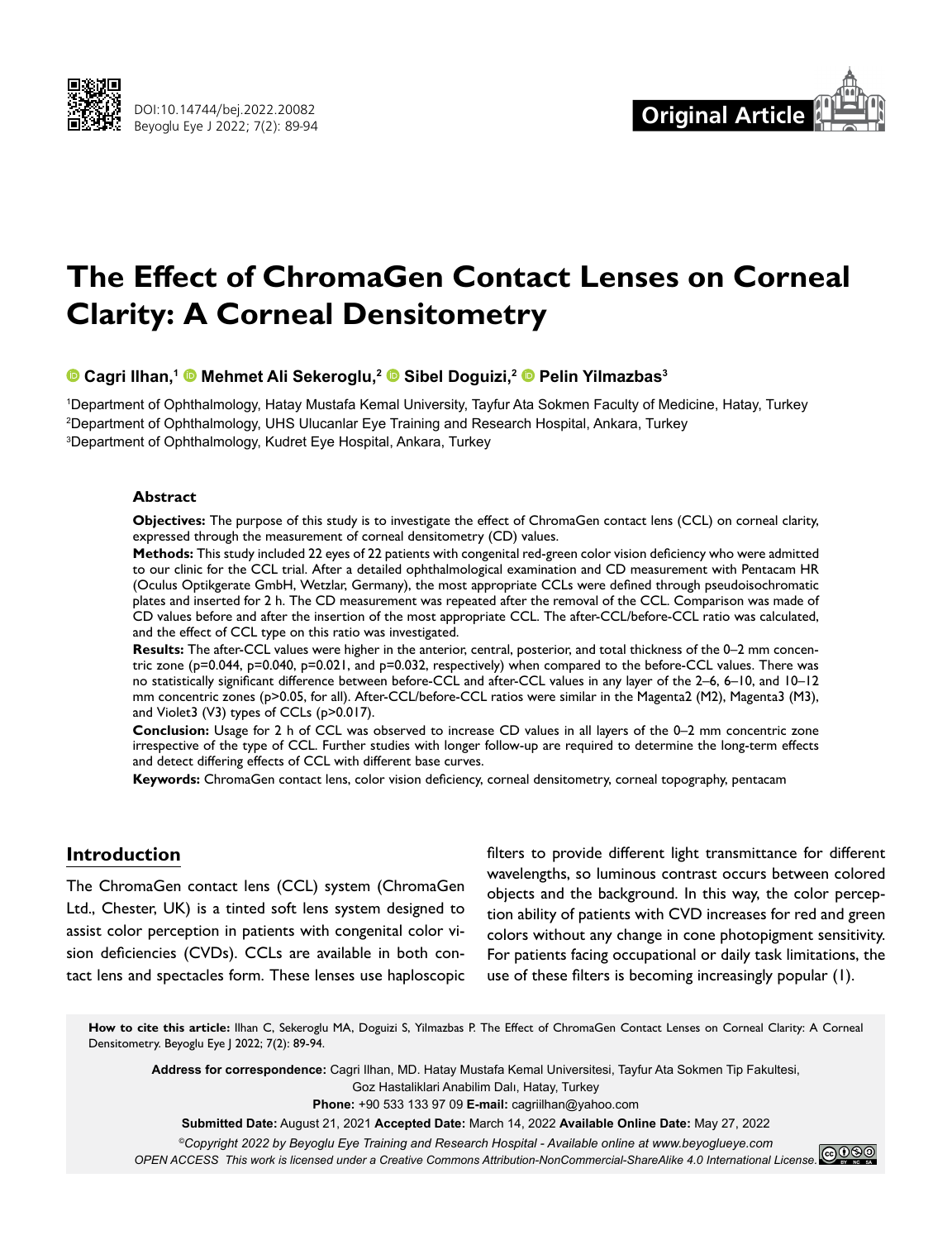The measurement of corneal densitometry (CD) is a new concept to evaluate corneal transparency, which is the result of a complex organization, including regular spacing of the extracellular matrix and collagen fibrils and balanced keratocyte components, and a high level of corneal light backscatter can be observed even in the absence of haze or scar (2). The Pentacam HR (Oculus; Optikgerate GmbH, Wetzlar, Germany) provides information on CD and transparency. The Schiempflug imaging technique is currently used in Pentacam HR as a non-invasive system that gives an output of numerical values. It measures the intensity of backscattered light from different parts of the cornea (3,4). Changes in corneal light backscatter have been shown in various ocular or systemic diseases such as keratoconus, diabetes mellitus, and pseudoexfoliation syndrome (5-7).

The potential effects of CCL on ocular surface are not known exactly because studies in this area are very limited. Any optimum or maximum duration to safely wear this contact lens for corneal clarity is not yet described, and both ophthalmologists and patients still have important questions concerning the instructions for using CCL. The purpose of this study was to investigate the changes on CD after the insertion of CCL in patients with congenital red-green CVD. Investigating the effect of CCL on corneal clarity may be useful in the enhancement of knowledge about this contact lens system and may help safe use for patients or improve material properties and manufacturing.

# **Methods**

This prospective study was carried out at a tertiary referral center in Turkey with the approval given by the Local Research Ethics Committee. The purpose and method of the study were explained to the patients in detail, and written informed consent was obtained for each subject. All procedures were carried out in accordance with the Helsinki Declaration for human subjects.

#### **Study Subjects**

This prospective study was conducted on patients with congenital red-green CVD admitted to our clinic for the trial of CCL from 2014 to 2016. Subjects with any history of ocular diseases, surgery, or drug use that could affect color perception and with chronic systemic diseases were excluded from the study. A detailed ophthalmological evaluation was performed in all cases, including best-corrected visual acuity (BCVA), tonometry, biomicroscopy, and fundoscopy. Patients with any ocular disorders that may affect color perception, corneal clarity, shape, and keratometric pattern, such as cataracts, optic neuropathies, keratitis, keratoconus, corneal dystrophies, and degenerations, were also excluded. The BCVA of all subjects was a minimum of 0.00 logMAR, and none had spherical refractive error ≥2D or cylindrical ≥1D. Finally, 22 eyes (only right eyes) of 22 young male subjects with congenital red-green CVD who had never previously worn contact lenses were included in this study. The type and extent of congenital red-green CVDs were determined. At the same time of the day (between 2 and 4 pm), under the same ambient conditions, after the obtaining of baseline values of CD, appropriate CCL was determined and was inserted for 2 h. After the removal of CCL, CD measurement was repeated, and all examination procedures were completed on the same day.

#### **Color Vision Deficiency**

The HRR 4th edition plates (Richmond Products, Albuquerque, NM) were performed under a standardized illumination of a daylight illuminator and were kept 60–75 cm away from the patient at right angles to the line of sight. The HRR plates include 24 test plates showing one or two geometric symbols (except for plate 4) (8). The first four demonstration plates are not scored because they can be discriminated by every subject regardless they have CVD or not. The next six plates screen for the tritan and protan-deutan defects. The following 14 diagnostic plates recognize the type and extent of CVD; 18 symbols are present in the first 10 diagnostic plates and are used for subjects with red-green CVD. Three questions were asked: "How many colored symbols do you see here?" "What are they?" and "Where are they?." Three seconds were given to respond for each plate. For the 18 symbols on the 10 diagnostic plates, the number of recognized symbols was counted and the type and extent of red-green CVD were determined.

#### **CD**

Corneal topography was performed at baseline (before-CCL insertion) and immediately after-CCL removal by Pentacam HR. Pupillary dilation was not performed, and all measurements were made under standard dim light conditions by the same experienced operator. Although several parameters of the cornea can be measured with Pentacam HR, the change in the CD was examined in particular. The cornea was divided into four concentric zones for CD measurement. The first zone consisted of a 2 mm diameter circular area in the center of the cornea. The other zones were annular shaped and surrounded the previous area. The radius of the second, third, and fourth zones was 6 mm, 10 mm, and 12 mm, respectively. This analysis also provided densitometry values of the cornea at three different depths. The anterior layer consisted of a 120 μm thickness of the superficial region. The posterior layer consisted of the 60 μm thickness of the innermost region. The central corneal layer is located between these two layers. The CD values were denoted as pixel luminance per unit volume in the Scheimpflug image,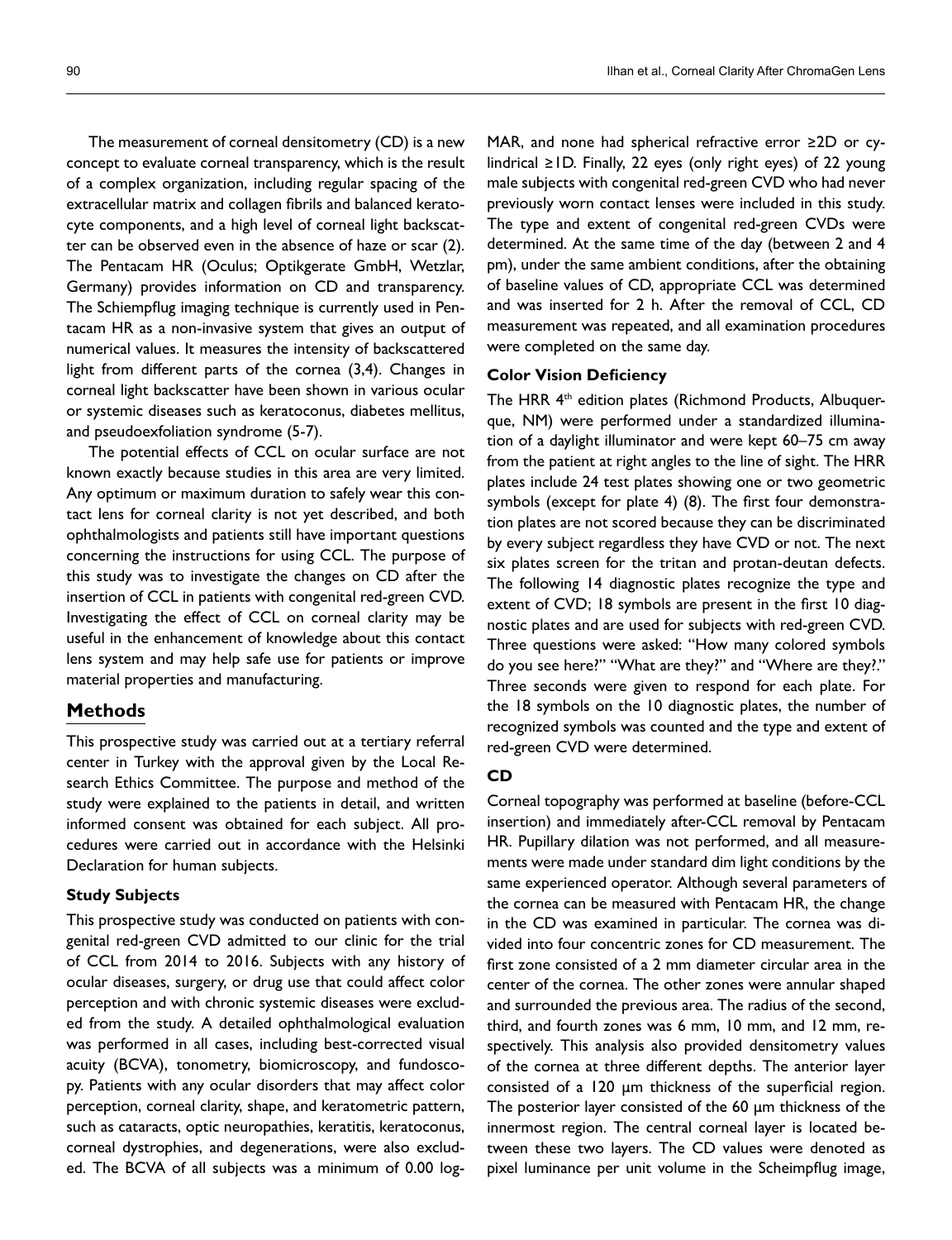and they were given in grayscale units. This measurement ranges from 0 (maximum transparency) to 100 (completely opaque cornea), according to the amount of corneal light backscattering.

## **CCL Trial**

The CCL is made of Benz G-5X, 55% hioxifilcon 4A, and it has a Dk value of 28. The total diameter of CCL is 14.5 mm and 8.30 mm, 8.60 mm, and 8.90 mm base curve alternatives are available on the market. There are tinted areas in the middle of CCL with a diameter of 6 mm or 7 mm. The tints of haploscopic filters are tones called Magenta2 (M2), Magenta3 (M3), and Violet3 (V3), from light to dark, respectively.

The CCL trial was performed after the baseline examination of corneal topography. CCLs with three different tinted filters were inserted randomly with an 8.60 mm base curve and a 7 mm tinted area as standard because the parameters of CCL in the placed trial set were restricted. The number of recognized symbols on HRR test plates was recorded after the insertion of M2, M3, and V3 CCLs. The most appropriate CCL for each eye was defined as the preferred CCL by comparing the number of recognized symbols on the HRR test plates after the insertion of M2, M3, and V3 CCLs. The preferred CCLs were inserted again for 2 h for each eye to trial.

#### **Statistical Analysis**

The data were analyzed by the Statistical Package for the Social Sciences 22.0 software (IBM Corp., New York, USA). Descriptive statistics were given as mean±standard deviations and minimum-maximum values. The Kolmogorov-Smirnov test was used to test the normal distribution of the variables. In analysis, as the numerical data did not conform to normal distribution, non-parametric tests were used. The CD measurements both before and after the trial of CCL (groups were defined as before-CCL and after-CCL) were compared using the Wilcoxon test. A new variable group was formed of the after-CCL/before-CCL ratio to reveal the rate of the change of CD. The Kruskal-Wallis H test was used to determine the effect of the type of CCL on the after-CCL/before-CCL rates. Statistical significance was set at p<0.05 for the Wilcoxon test and p<0.017 for the Kruskal-Wallis H test after the Bonferroni correction. It has been found that at least 17 eyes are needed for each group in the study as a result of a priori power analysis through Power and Sample Size Calculation 11.0 software (NCSS, LLC, Kaysville, Utah, USA). The current study includes 22 eyes for each group to investigate the effect of CCL on corneal clarity, and the power of the study was found accordingly as 87.6%.

# **Results**

The study included 22 eyes (only right eyes) of 22 male patients with congenital red-green CVD with a mean age of 26.59±9.64 years (10–46 years), who completely met the inclusion criteria. The mean spherical equivalent was −0.23±0.94 D (−2.25–+2.00 D) and the mean BCVA was −0.07±0.10 logMAR (−0.30–0.00 logMAR). Deutan defect was present in 19 eyes and protan defect was present in three eyes. The extent of congenital CVD was medium in seven eyes (all eyes had deutan defect) and strong in 15 eyes (12 had deutan defect and three had protan defect). After the insertion of each CCL and recording the number of recognized symbols on HRR, the appropriate CCL was defined for each eye. The M2, V3, and M3 CCLs were the most appropriate CCLs for 5, 7, and 10 eyes, respectively.

The CD was measured before and after the insertion of CCL using Pentacam HR. The measurements are presented in Table 1 as before-CCL and after-CCL groups. The CD val-

**Table 1.** Comparison of the CD measurements (Grayscale Units) in both groups

|                        | <b>Before-CCL</b> | <b>After-CCL</b> | p        |
|------------------------|-------------------|------------------|----------|
| Anterior 120 µm        |                   |                  |          |
| $0-2$ mm               | $18.38 \pm 1.41$  | $18.88 \pm 1.54$ | $0.044*$ |
| $2-6$ mm               | $16.67 \pm 0.98$  | $16.83 \pm 1.24$ | 0.192    |
| $6-10$ mm              | $16.25 \pm 3.08$  | $16.11 \pm 2.84$ | 0.342    |
| $10 - 12$ mm           | $28.96 \pm 8.83$  | $29.21 \pm 9.65$ | 0.228    |
| Total diameter         | $18.72 + 2.19$    | $18.43 \pm 2.98$ | 0.385    |
| Center                 |                   |                  |          |
| $0-2$ mm               | $11.72 \pm 1.08$  | $11.90 \pm 0.81$ | $0.040*$ |
| $2-6$ mm               | $10.59 \pm 0.75$  | $10.64 \pm 0.76$ | 0.268    |
| $6-10$ mm              | $10.67 \pm 1.68$  | $10.53 \pm 1.71$ | 0.173    |
| $10-12$ mm             | $16.63 \pm 3.82$  | $16.55 \pm 3.87$ | 0.195    |
| Total diameter         | $11.73 \pm 1.17$  | $11.73 \pm 1.27$ | 0.418    |
| Posterior 60 µm        |                   |                  |          |
| $0-2$ mm               | $9.42 \pm 0.84$   | $9.73 \pm 0.76$  | $0.021*$ |
| $2-6$ mm               | $8.77 \pm 0.55$   | $8.94 \pm 0.63$  | 0.056    |
| $6-10$ mm              | $9.58 \pm 1.36$   | $9.57 \pm 1.49$  | 0.404    |
| $10 - 12$ mm           | $12.56 \pm 2.58$  | $12.53 \pm 2.70$ | 0.254    |
| Total diameter         | $9.74 \pm 0.94$   | $9.82 \pm 1.04$  | 0.178    |
| <b>Total thickness</b> |                   |                  |          |
| $0-2$ mm               | $13.18 \pm 1.07$  | $13.50 + 0.92$   | $0.032*$ |
| $2-6$ mm               | $12.02 \pm 0.72$  | $12.13 \pm 0.78$ | 0.157    |
| $6-10$ mm              | $12.18 \pm 1.94$  | $12.07 \pm 1.94$ | 0.266    |
| $10 - 12$ mm           | $19.38 + 4.61$    | $19.42 \pm 5.02$ | 0.218    |
| Total diameter         | $13.39 + 1.31$    | $13.48 + 1.52$   | 0.212    |

CD: Corneal densitometry; CCL: ChromaGen contact lens.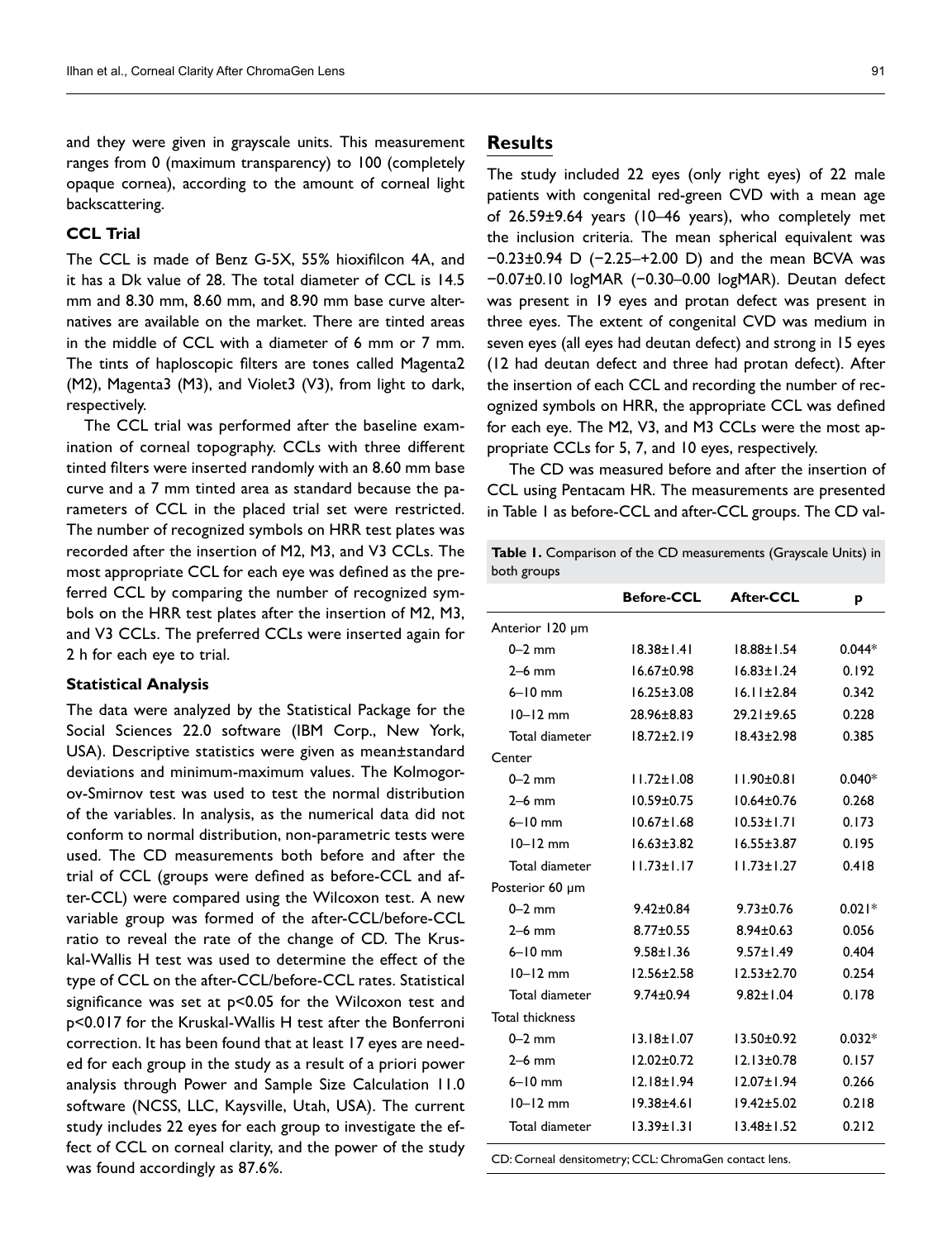ues were statistically significantly higher in the anterior, central, posterior, and total thickness of the 0–2 mm concentric zone (p=0.044, p=0.040, p=0.021, and p=0.032, respectively) when compared to the before-CCL values. There was no statistically significant difference between before-CCL and after-CCL values in any layer of the 2–6, 6–10, and 10–12 mm concentric zones (p>0.05, for all).

The calculation of after-CCL/before-CCL rates in terms of preferred CCL is presented in Table 2. The after-CCL/ before-CCL rates were similar in the M2, M3, and V3 groups  $(p>0.017)$ .

# **Discussion**

The effects of different tinted CCLs on corneal clarity of patients with different type and extent of congenital redgreen CVDs were investigated in this study by measuring CD values before and after the insertion of CCL. There are many

| <b>Table 2.</b> The calculation of after-CCL/before-CCL rates in terms of |  |
|---------------------------------------------------------------------------|--|
| preferred CCL                                                             |  |

|                 | M <sub>2</sub>  | М3              | V3              | p     |
|-----------------|-----------------|-----------------|-----------------|-------|
| Anterior 120um  |                 |                 |                 |       |
| $0-2$ mm        | $1.01 \pm 0.04$ | $1.05 \pm 0.11$ | $1.03 \pm 0.06$ | 0.721 |
| $2-6$ mm        | $1.00 \pm 0.05$ | $1.02 \pm 0.07$ | $1.01 \pm 0.04$ | 0.713 |
| $6-10$ mm       | $0.98 + 1.00$   | $0.99 + 0.07$   | $1.01 \pm 0.06$ | 0.626 |
| $10 - 12$ mm    | $1.05 \pm 0.25$ | $1.08 + 0.20$   | $0.95 \pm 0.24$ | 0.593 |
| Total diameter  | $1.01 \pm 0.09$ | $0.97 + 0.16$   | $1.00 + 0.06$   | 0.754 |
| Center          |                 |                 |                 |       |
| $0-2$ mm        | $1.00 \pm 0.03$ | $1.03 \pm 0.07$ | $1.02 \pm 0.05$ | 0.903 |
| $2-6$ mm        | $0.99 \pm 0.04$ | $1.01 \pm 0.04$ | $1.01 \pm 0.03$ | 0.592 |
| $6-10$ mm       | $0.98 + 0.08$   | $0.99 + 0.06$   | $0.99 + 0.05$   | 0.904 |
| $10 - 12$ mm    | $1.02 \pm 0.14$ | $1.05 \pm 0.12$ | $0.95 \pm 0.22$ | 0.616 |
| Total diameter  | $1.00 \pm 0.05$ | $1.01 \pm 0.06$ | $0.99 + 0.06$   | 0.921 |
| Posterior 60 µm |                 |                 |                 |       |
| $0-2$ mm        | $1.06 \pm 0.07$ | $1.04 \pm 0.10$ | $1.02 \pm 0.06$ | 0.582 |
| $2-6$ mm        | $1.04 \pm 0.08$ | $1.01 \pm 0.06$ | $1.02 \pm 0.06$ | 0.650 |
| $6-10$ mm       | $1.03 \pm 0.08$ | $0.98 + 0.07$   | $1.01 \pm 0.05$ | 0.356 |
| $10 - 12$ mm    | $1.05 \pm 0.09$ | $1.01 \pm 0.11$ | $0.97 \pm 0.17$ | 0.660 |
| Total diameter  | $1.04 \pm 0.06$ | $1.00 \pm 0.07$ | $1.01 \pm 0.06$ | 0.401 |
| Total thickness |                 |                 |                 |       |
| $0-2$ mm        | $1.02 \pm 0.04$ | $1.04 \pm 0.09$ | $1.02 \pm 0.05$ | 0.698 |
| $2-6$ mm        | $1.00 \pm 0.05$ | $1.01 \pm 0.06$ | $1.01 \pm 0.03$ | 0.766 |
| $6-10$ mm       | $0.99 \pm 0.09$ | $0.99 \pm 0.06$ | $1.00 \pm 0.04$ | 0.869 |
| $10 - 12$ mm    | $1.04 \pm 0.19$ | $1.05 \pm 0.14$ | $0.95 \pm 0.21$ | 0.549 |
| Total diameter  | $1.01 \pm 0.08$ | $1.01 \pm 0.07$ | $1.00 + 0.05$   | 0.877 |
|                 |                 |                 |                 |       |

CCL: ChromaGen contact lens; M2: Magenta2; M3: Magenta3; V3: Violet3.

studies in the literature that have investigated the change in CD in different patient groups (9-11). CD measurement with Pentacam HR is a useful and objective tool for the evaluation of corneal transparency (12). Irregularities between the corneal layers can cause decreased visual acuity and glare due to increased light backscattering. Corneal haze-associated corneal light scattering may be provoked by disruption of the collagen matrix in corneal edema and scarring process (13). Moreover, various conditions, including corneal ectatic disorders, corneal scars, corneal infiltrates, and corneal deposits in monoclonal gammopathies, can be reasons for increased light backscattering (14,15). In the current study, CD values were seen to be higher after-CCL when compared to before-CCL, although there was no evident haze or scar. However, to the best of our knowledge, this is the first study to evaluate the change in corneal transparency after the insertion of CCL.

Contact lens wear may cause corneal hypoxia and hypercapnia because of restricted delivery of oxygen and carbon dioxide (16). Even highly oxygen transmissible rigid and soft lenses have the potential to affect epithelial homeostasis (17). While the long-term effects include thinning and opacities, the short-term effects of contact lens wear on the corneal stroma include acidosis, edema, and striae (18). In disruption of corneal oxygen-dependent metabolism for short-term, increased osmotic pressure in corneal stroma caused by the accumulation of lactic acid leads to water retention and corneal swelling (19). Corneal acidosis may result in changes in corneal morphology in localized areas of different layers (20). The change in corneal morphology is not uniform and it occurs more centrally than peripherally (21,22). Moezzi et al. (23) revealed that immediately after the removal of soft lenses, maximum corneal swelling occurs in the central part of the cornea and decreases gradually toward the periphery. A significant increase in CD after 2 h CCL wear was found in this study similar to findings of recent studies. The increase in CD was more in central portions of total corneal diameter. The most plausible explanation of the result of the current study is that atmospheric oxygen, limbal vessels, and aqueous humor jointly provide the metabolic requirements of the cornea and morphological deformations caused by any blockage in providing metabolic requirements occur first in the anterior and central region of the cornea. These anterior and central regions of the cornea are the furthest regions from limbal vessels and aqueous humor and the nearest region to cause blockage for atmospheric oxygen. Another reason may be the presence of different intensities of tinted area on CCL. If tinted area is more intense in the central portion than peripheral portion, it can be expected to obtain a maximum effect on color discrimination and minimum decrease in retinal illumination, and anterior and cen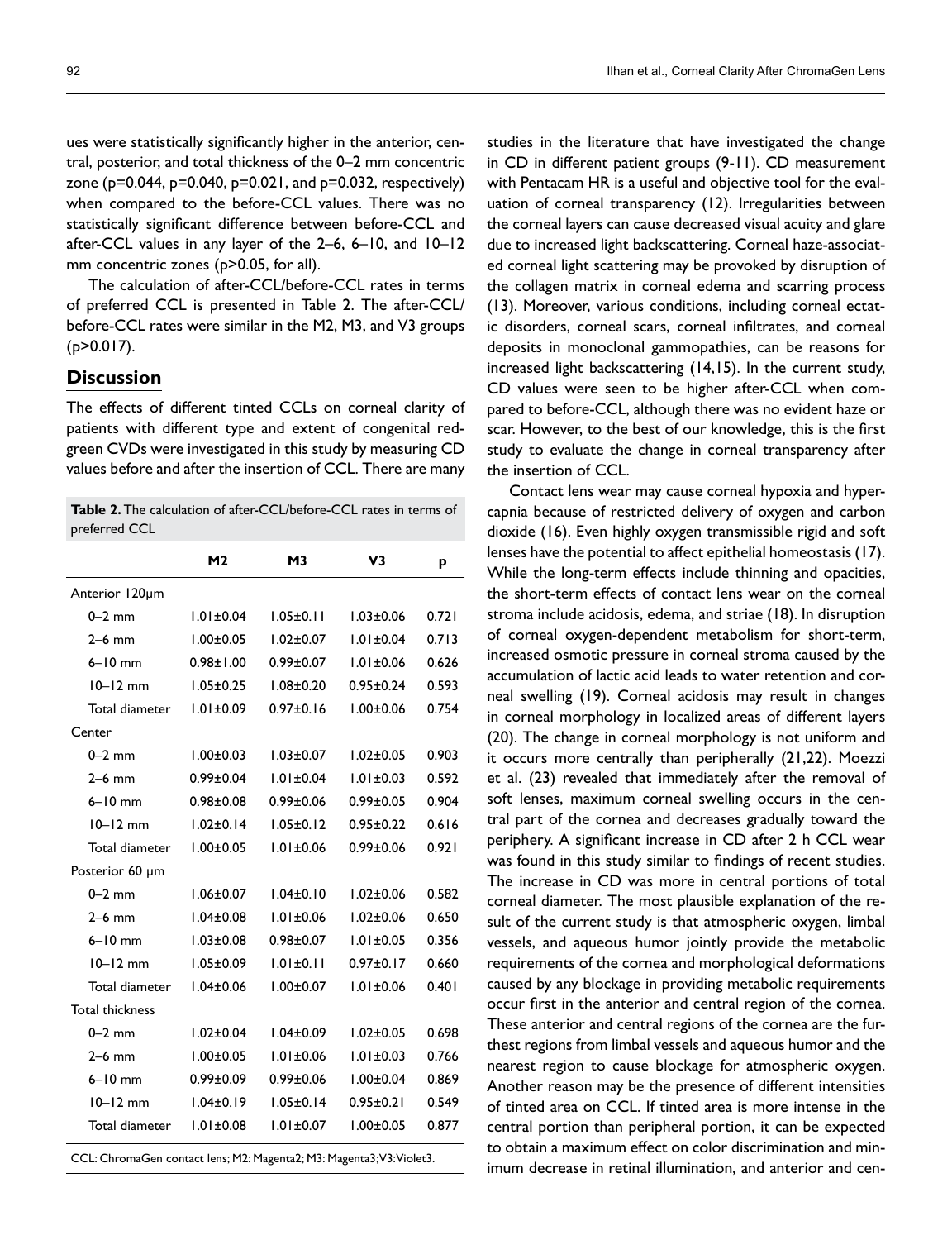tral regions of the cornea become more exposed to tint or haploscopic filter-related negative effects of CCLs. On the other hand, any information confirming different intensities of tinted area could not be achieved from the manufacturers.

All colors of CCLs are made of Benz G-5X, 55% hioxifilcon 4A. There are 8.30 mm, 8.60 mm, and 8.90 mm base curve alternatives available on the market. The values of Dk and lens thickness are also the same in all colors of CCLs. Even so, the color of CCL effects on CD measurements was investigated in this study because reflection, refraction, and absorption properties are not the same in different colors of CCLs with different haploscopic filter systems. The results revealed that the color of the tinted area did not affect the CD measurements. In the current study, CCLs with a 14.5 mm total diameter, 7 mm tinted area, and 8.60 mm base curve were used because only these parameters were included in the trial set. CCLs with the same parameters were applied to all subjects without consideration of the corneal parameters, which may be problematic for some. These contact lenses may be flat for some cornea and excessive central touch may be a reason why CD values significantly changed in the anterior and central regions of the cornea. Probably, this has a minor effect on the outcomes of the study because 14.5 mm total diameter and 8.60 mm base curve option may be considered as average values to fit for overall population; moreover, if the parameters are not fit for some subjects, 2 h is a very limited duration to observe the negative effects of the contact lens on the cornea. Nevertheless, insertion of CCL without consideration of the corneal parameters should be considered a limitation.

The current study also has some limitations. First of all, it does not have a control group of untinted lenses of the same material. It is likely comparing tinted and untinted lenses will more clearly reveal the effect of haploscopic filter addition on soft contact lens on corneal clarity. This study did not investigate two different CD measurements within 2-h intervals of the same subject who did not wear contact lens to exclude the effect of random differences between measurement times. Sleep cycles of the patients were not questioned and the duration between waking up and CCL trial was not standardized. Although CCL application was performed in hospital conditions by a trained physician and after informed consent of volunteers, to use a trial set is not the best way to evaluate the effects of the lens on cornea because of potential wear and hygiene-related problems. The range in the ages of patients was wide and this can be considered a factor that can affect the outcomes. The sample size is relatively large when considered in a rare patient group and enough to provide reliable results in investigation the effect of CCL on corneal clarity, nevertheless, it is small to generalize the effects of different lens types on CD measure-

ments. In addition, insertion of different tinted lenses to the same patient on different days will give more reliable information to exclude individual responses in different subjects. This study did not answer questions such as how long are the effects of CCL and what is the clinical impact of these statistically significant changes of CD parameters. Consecutive measurements after-CCL trial may answer the first question. For the second question, to investigate the clinical impacts of CD changes requires different procedures which evaluate the visual function and ocular surface morphology. Moezzi et al. (23) mentioned that soft lens wear may change corneal morphology through corneal topography. They also compared the clinical impact of after 8-h cosmetic lens wear with not wearing lens group and stated that there were no significant levels of corneal swelling, endothelial bleb, corneal staining, limbal, or bulbar hyperemia between groups (24). In this study, the patients' visual function and ocular surface morphology were not investigated, but these preclinical changes in the results of this study can be a potential risk in long-term extensive use of CCL.

## **Conclusion**

Despite all the aforementioned limitations, to the best of our knowledge, this is the first study to demonstrate the effect of CCL on corneal transparency. The use of any colored CCL for 2 h was seen to increase the CD values in central portions of total corneal diameter. Differently designed further studies with larger sample sizes are needed to be able to detect the effect of different parameters of CCL on corneal morphology more clearly.

### **Disclosures**

**Ethics Committee Approval:** This prospective study was carried out at a tertiary referral center in Turkey with the approval given by the Local Research Ethics Committee. The purpose and method of the study were explained to the patients in detail, and written informed consent was obtained for each subject. All procedures were carried out in accordance with the Helsinki Declaration for human subjects.

**Peer-review:** Externally peer-reviewed.

**Conflict of Interest:** None declared.

**Acknowledgment:** The statistical analysis and English editing were made by professional agents.

**Disclaimer on financial support (grants):** None

**Potential conflicts of interest:** The authors declare that they have no competing interests.

All persons named in the Acknowledgment section have provided me with written permission to be named.

**Funding:** None. This research did not receive any specific grant from funding agencies in the public, commercial, or not-for-profit sectors.